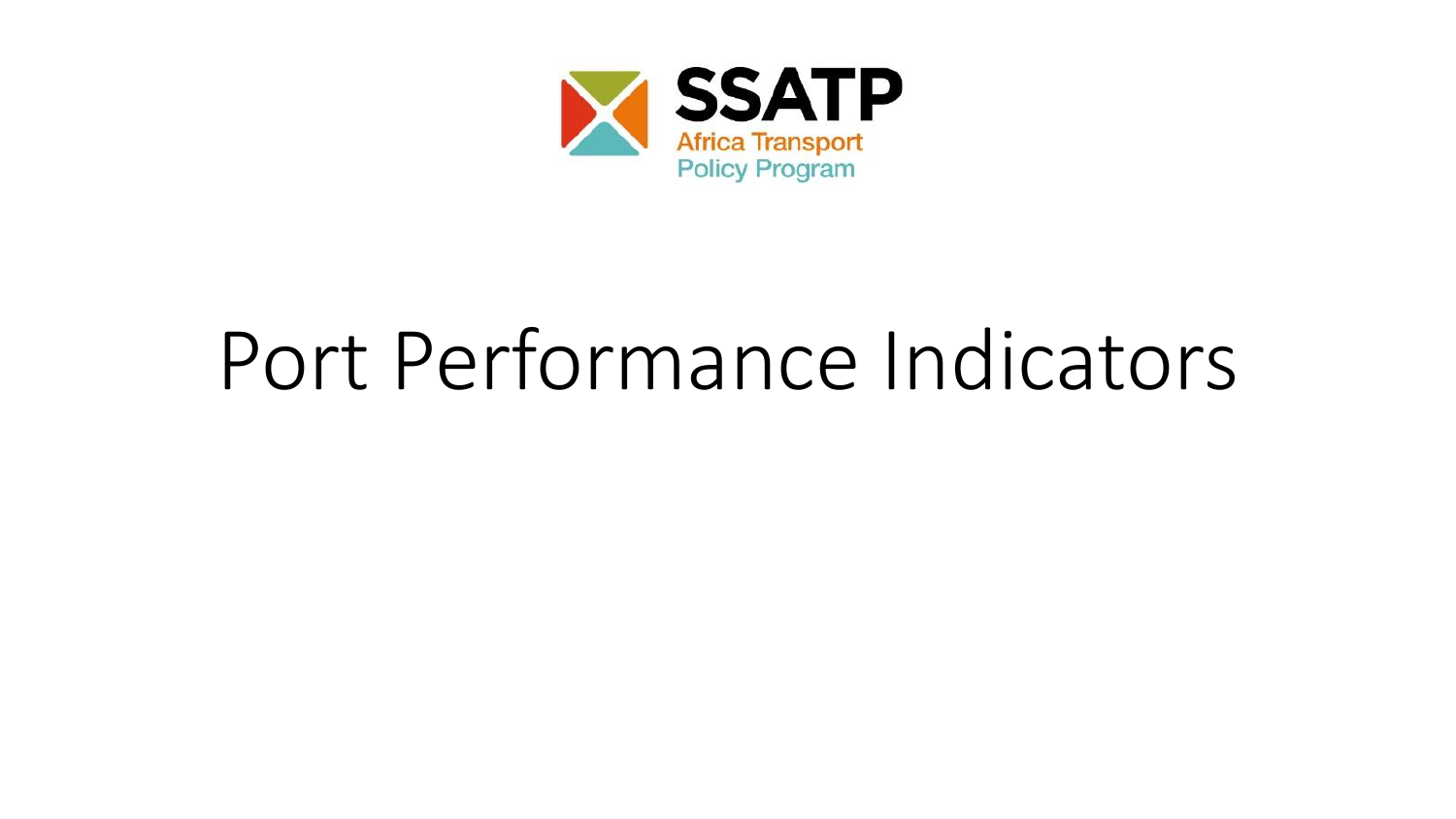### **Outline**

- Background for the PPIs program: Framework and pilot ports
- Findings from the assessment on the pilot ports
- Highlights of PPIs
- Recommendation and next steps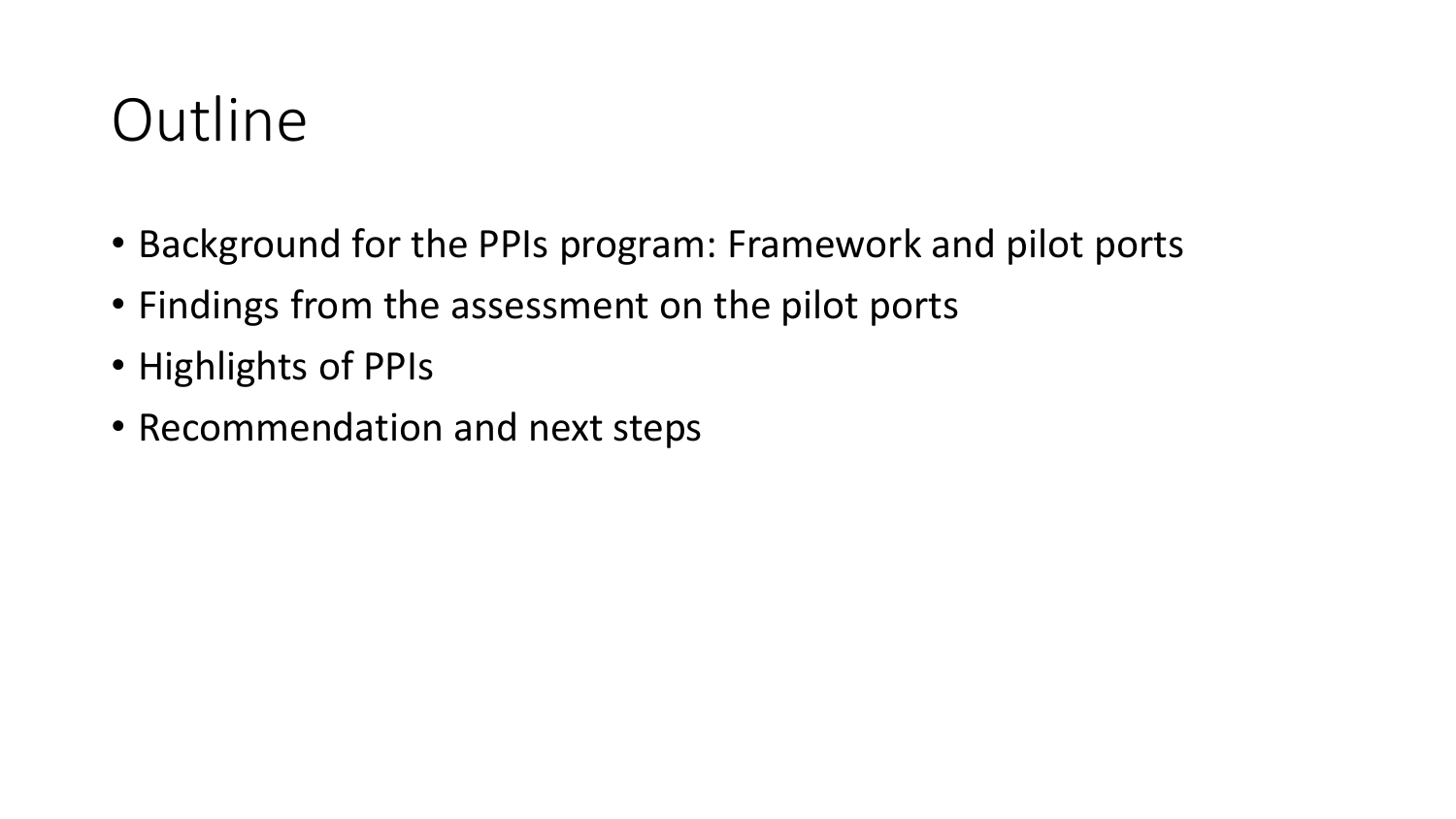### The value of Port Performance Indicators (PPIs)

- Information on port activity is scarce, but it is a valuable public good:
	- Ports need information to monitor their own performance
	- Ports need information on competing ports for planning purposes
	- RECs, countries and development partners need information for regional coordination
	- Port users need information to make informed choices.
- PPIs are valuable for ports, policy makers and port users:
	- For ports, PPIs provide business intelligence and allow for monitoring whether strategic objectives are met. PPIs also allow identification of specific bottlenecks through review of performance and choke points for specific trade corridors.
	- At policy level, they provide a dashboard for informing national and regional policy makers on the status of the port industry and the shipping trade.
	- For port users, PPIs help in making informed port selection choices.

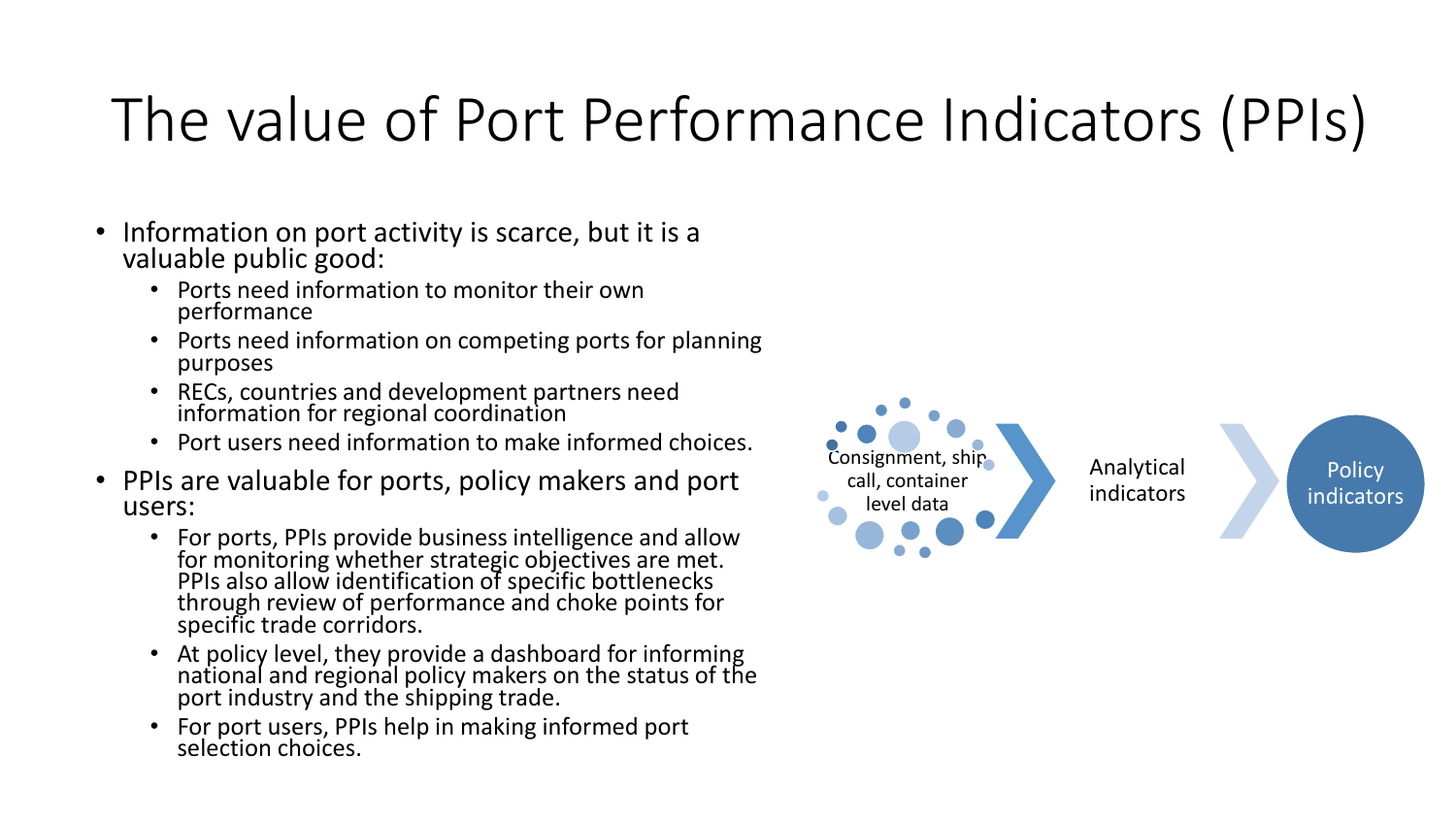#### Framework for PPIs Traffic

A list of 10 primary indicators grouped under three families were retained, based on global practices and workshops with the two port associations, PMAESA for Eastern and Southern Africa, and PMAWCA for West and Central Africa

The pilot focused only on the first two families:

- Traffic related indicators
- Productivity indicators

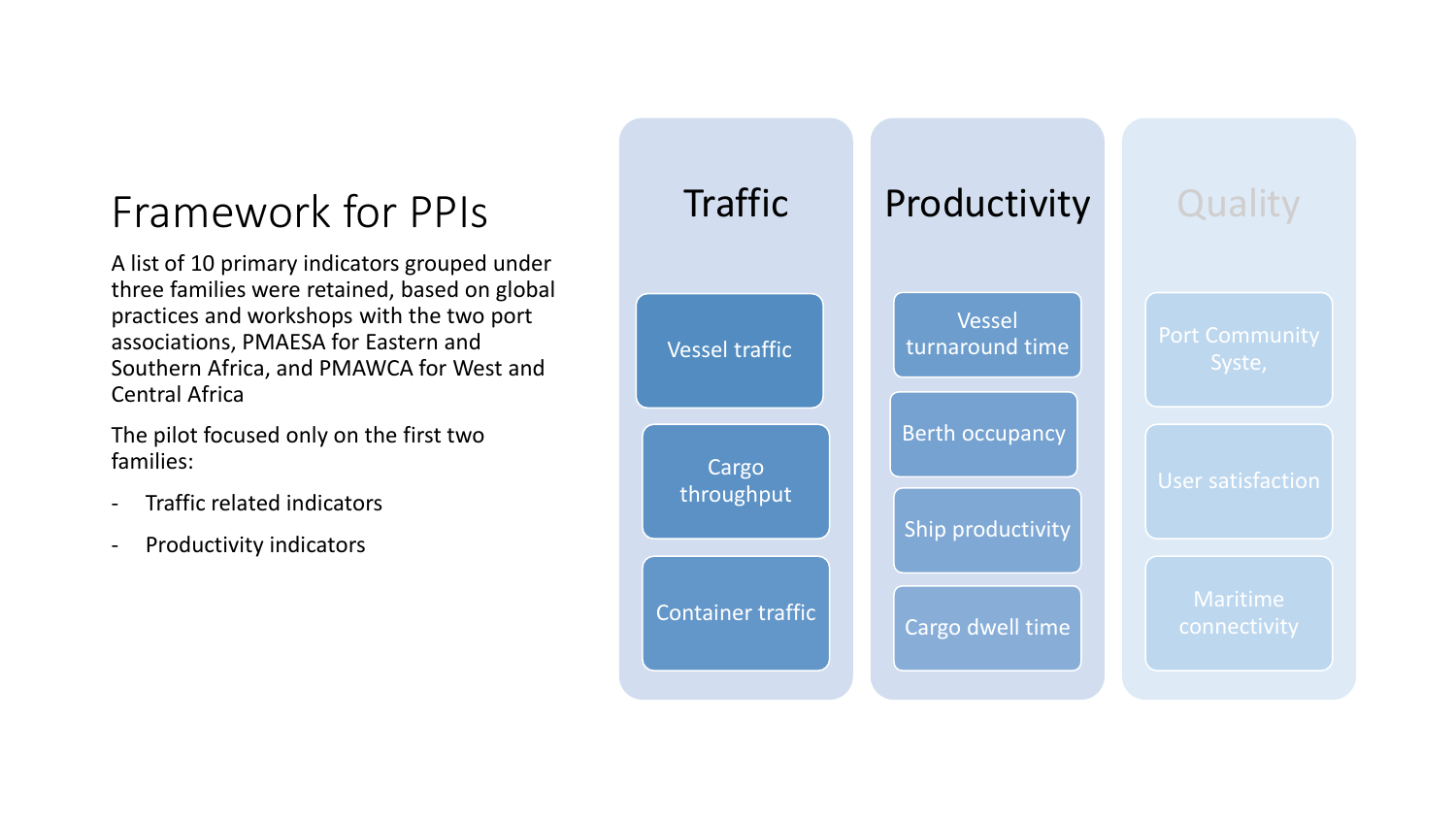### Pilot Phase 2016

- The assessment aimed at:
	- Reviewing existing PPIs in ports
	- Reviewing use of PPIs for port management
	- Identifying data sources for PPIs
	- Assessing IT systems readiness to provide disaggregated data enabling calculating PPIs
	- Collecting historical statistics
	- Collecting disaggregated data for  $2014 - 2015$
- Draft publication on summary of the pilot ports assessments circulated to ports on February 2017
- Ten ports selected by PMAWCA and PMAESA:
	- Dakar
	- Abidjan
	- Tema
	- Douala
	- Pointe Noire
	- Lobito
	- Maputo
	- Dar es Salaam
	- Mombasa
	- Djibouti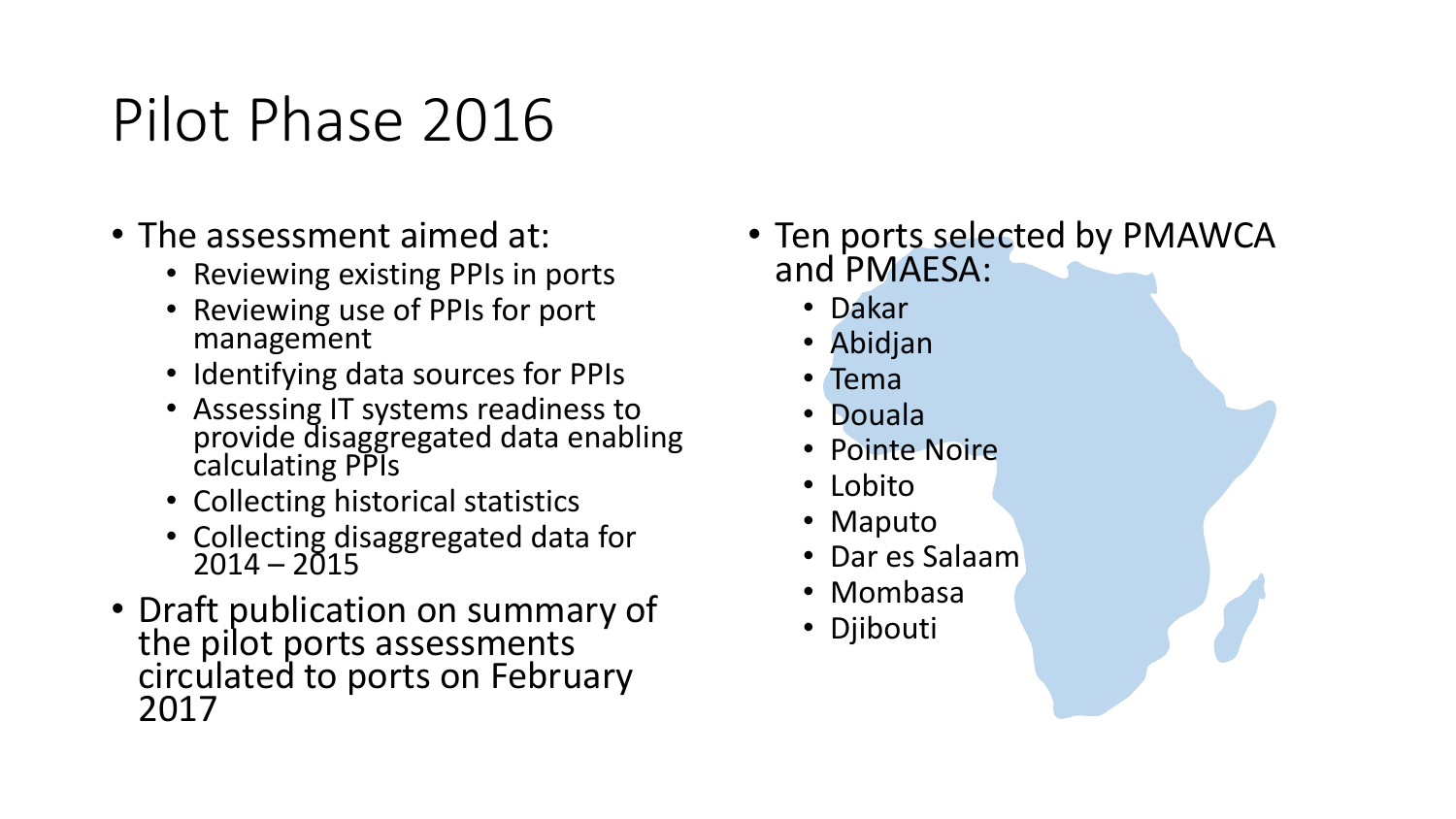Findings of the assessment of the pilot ports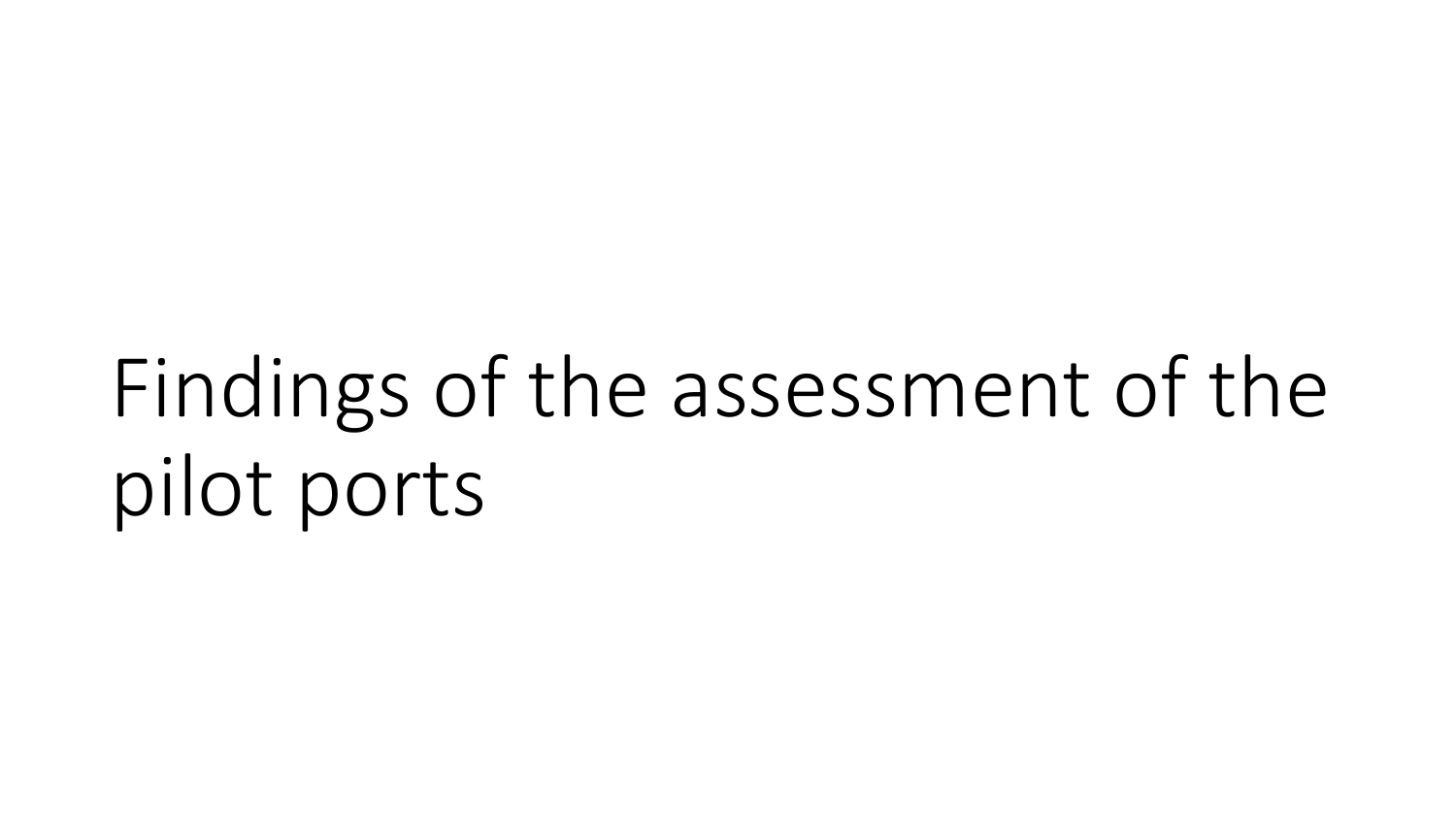### Availability of PPIs: looks good on the surface

|                     | <b>Total</b><br><b>Throughput</b> | <b>Container</b><br><b>Throughput</b> | <b>Ship TAT</b>         | <b>Berth</b><br><b>Occupancy</b> | <b>Vessel Traffic</b>   | <b>Container dwell</b><br>time | <b>Container</b><br>handling<br>productivity |
|---------------------|-----------------------------------|---------------------------------------|-------------------------|----------------------------------|-------------------------|--------------------------------|----------------------------------------------|
| Abidjan             | $\boxed{\mathbf{Z}}$              | $\overline{\mathbf{M}}$               | $\overline{\mathbf{M}}$ | $\Delta$                         | $\overline{\mathbf{M}}$ | $\overline{\mathbf{M}}$        | $\Delta$                                     |
| Dakar               | $\Delta$                          | $\overline{\mathbf{M}}$               | $\Delta$                | $\Delta$                         | $\Delta$                | $\Delta$                       | $\Delta$                                     |
| Dar Es Salaam       | $\Delta$                          | $\overline{\mathbf{M}}$               | $\boxed{\mathbf{N}}$    | $\boxed{\mathbf{Z}}$             | $\overline{\mathbf{M}}$ | $\overline{\mathbf{M}}$        | $\Delta$                                     |
| Djibouti            | $\Delta$                          | $\overline{\mathbf{M}}$               | $\Delta$                | $\Delta$                         | $\Delta$                | $\overline{\mathbf{M}}$        | $\Delta$                                     |
| Douala              | $\Delta$                          | $\overline{\mathbf{M}}$               | $\overline{\mathbf{M}}$ | $\boxed{\mathbf{Z}}$             | $\overline{\mathbf{M}}$ | $\boxed{\mathbf{Z}}$           | $\Delta$                                     |
| Lobito              | $\Delta$                          | $\overline{\mathbf{M}}$               | $\Delta$                |                                  | $\Delta$                |                                |                                              |
| Maputo              | $\Delta$                          | $\overline{\mathbf{M}}$               | $\overline{\mathbf{M}}$ | $\Delta$                         | $\overline{\mathbf{M}}$ |                                |                                              |
| <b>Pointe Noire</b> | $\Delta$                          | $\overline{\mathbf{M}}$               | $\Delta$                | $\Delta$                         | $\overline{\mathbf{M}}$ | $\Delta$                       | $\Delta$                                     |
| Tema                | $\boxed{\mathbf{Z}}$              | $\overline{\mathbf{M}}$               | $\overline{\mathbf{z}}$ | $\Delta$                         | $\overline{\mathbf{M}}$ |                                | $\boxed{\mathbf{N}}$                         |
| Mombasa             | $\Delta$                          | $\Delta$                              | $\overline{\mathbf{M}}$ | $\Delta$                         | $\Delta$                | $\Delta$                       | $\Delta$                                     |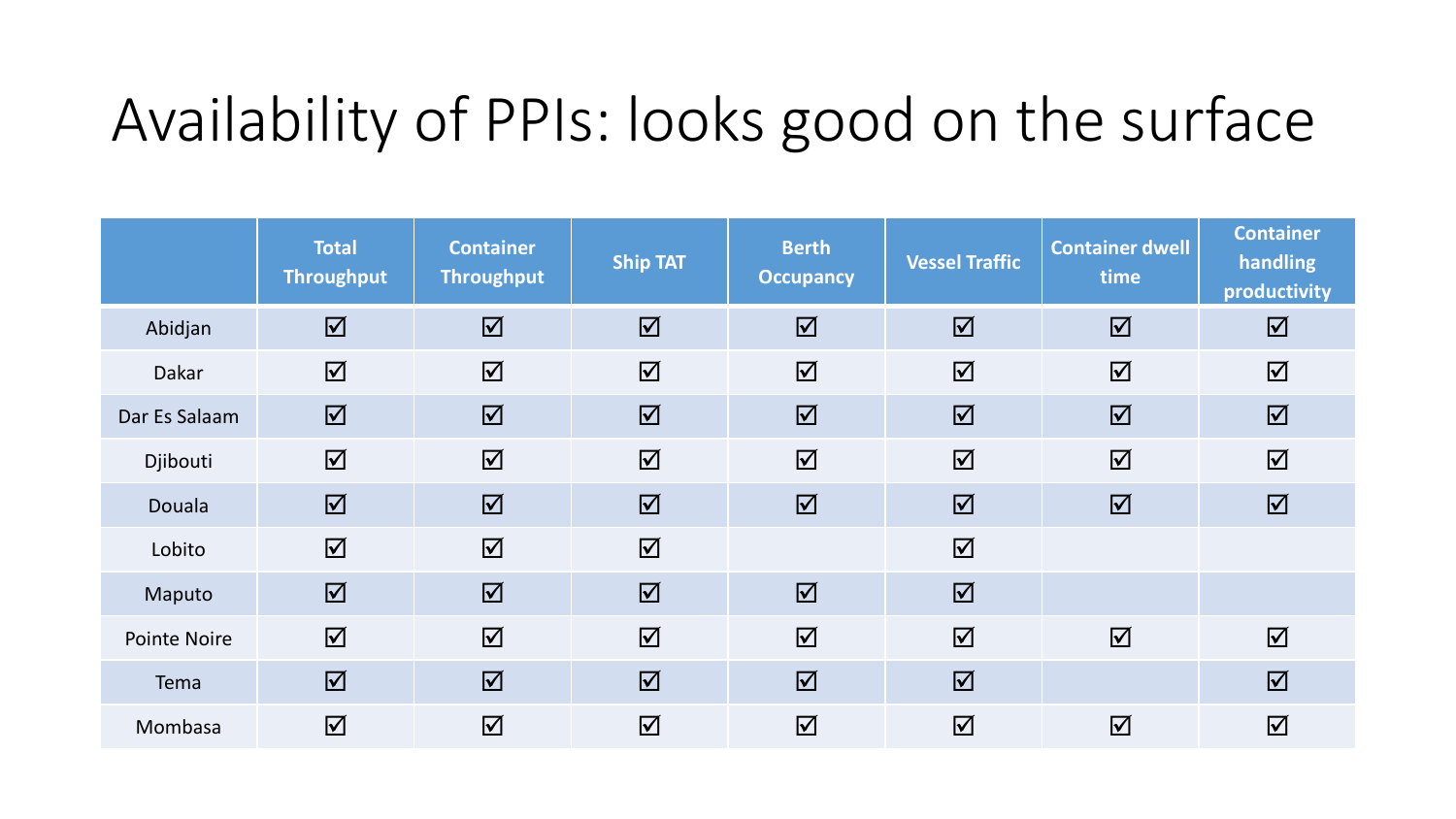### Findings: limited public availability of PPIs

- Published statistics are aggregated, preventing for instance in several ports:
	- Decomposing transit by type of cargo (containers / other dry cargo / liquid bulk) or even by direction
	- Measuring level of containerization of general cargo
	- Monitoring specific commodities (cotton for instance)
- Definitions differ, so comparing statistics is not straightforward
- Productivity often limited to handling productivity, rarely PPIs on dwell time or ship turnaround time
- Most ports prepare internal statistical reports that are not publicly available, i.e. detailed operational performances and statistics.

| <b>Port</b>         | <b>Website</b>                    | <b>PPIs on website</b>                       |
|---------------------|-----------------------------------|----------------------------------------------|
| <b>Dakar</b>        | www.portdakar.sn                  | <b>Traffic data</b>                          |
| Abidjan             | www.portabidjan.ci                | Traffic data                                 |
| Tema                | www.ghanaports.gov.gh             | <b>Traffic data</b>                          |
| Douala              | www.portdedouala-<br>cameroun.com | <b>Traffic data</b>                          |
| <b>Pointe Noire</b> | www.papn-cg.org                   | Traffic data                                 |
| Lobito              | www.eplobito.net                  | Traffic data (latest for<br>2011)            |
| Maputo              | www.portmaputo.com                | No data available                            |
| Dar es Salaam       | www.tanzaniaports.com             | Traffic and productivity,<br>latest for 2012 |
| Mombasa             | www.kpa.co.ke                     | Traffic and productivity<br>data             |
| Djibouti            | www.portmaputo.com                | Traffic data                                 |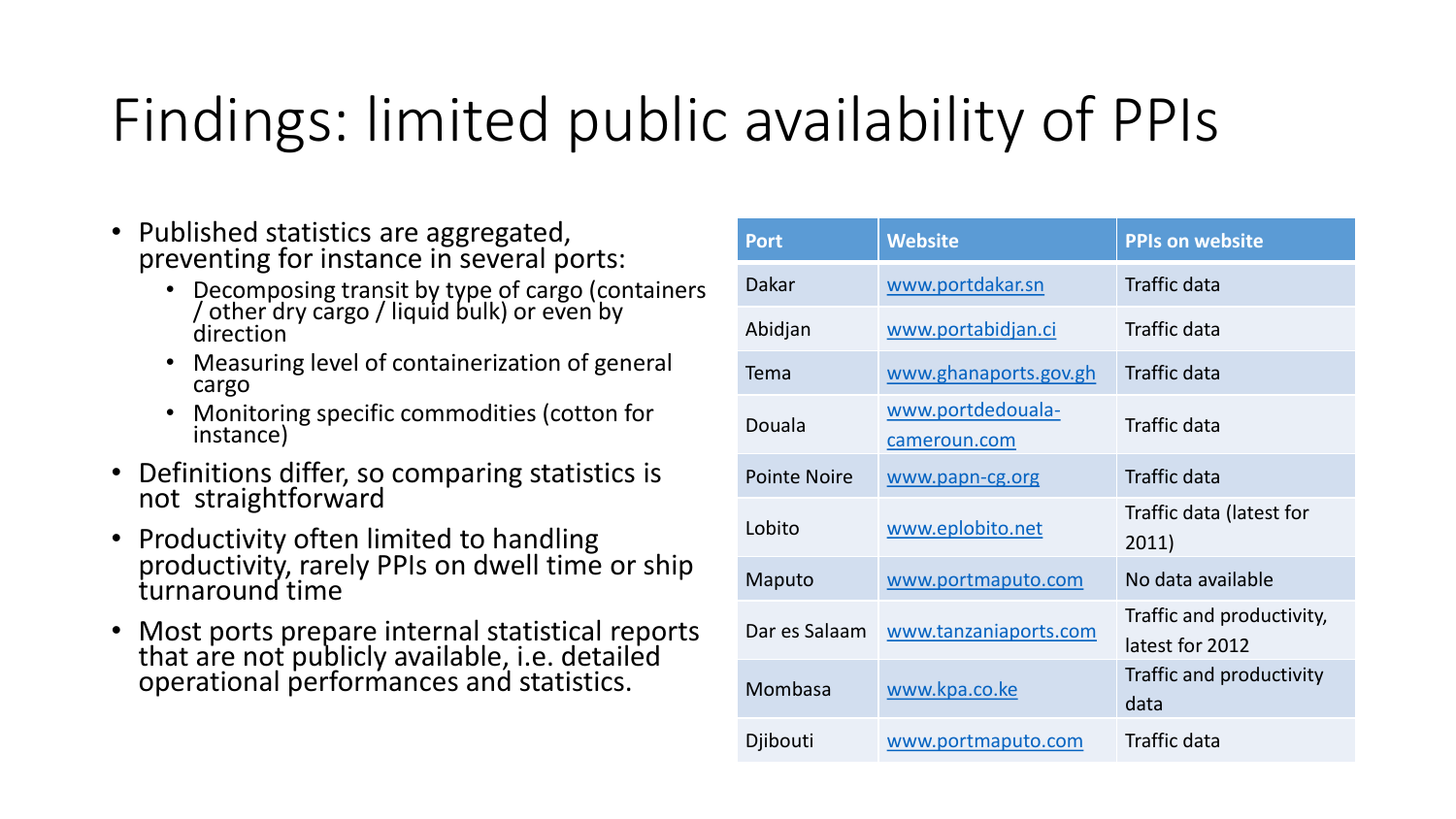### Ship call data

- Generalization of VTS in ports allows for better recording of vessel movements
- However, often, data is manually transcribed into a different IT system for producing call and berth occupancy indicators

| <b>Port</b>         | Ship call data                                                                                                                          |
|---------------------|-----------------------------------------------------------------------------------------------------------------------------------------|
| Dakar               | Yes through VTS.                                                                                                                        |
| Abidjan             | Yes through VTS                                                                                                                         |
| Tema                | Yes, data on ship calls are electronically submitted.                                                                                   |
| Douala              | Vessel manifests electronically submitted to SW, but on paper to<br><b>PA</b>                                                           |
| <b>Pointe Noire</b> | Yes, online form in software system Cargo                                                                                               |
| Lobito              | Yes, manually in a port authority database, based on papers<br>from shipping agents                                                     |
| Maputo              | MPDC captures ship movements based on AIS signals. Ship data<br>are provided to MPDC by the harbor master (a separate<br>organization). |
| Dar es Salaam       | Yes (the precise method is not clear from the assessment).                                                                              |
| Mombasa             | Yes, submitted in a VTMS. Data is captured manually.                                                                                    |
| Djibouti            | Yes, through Port of Djibouti harbor master, the PA manually<br>captures in database.                                                   |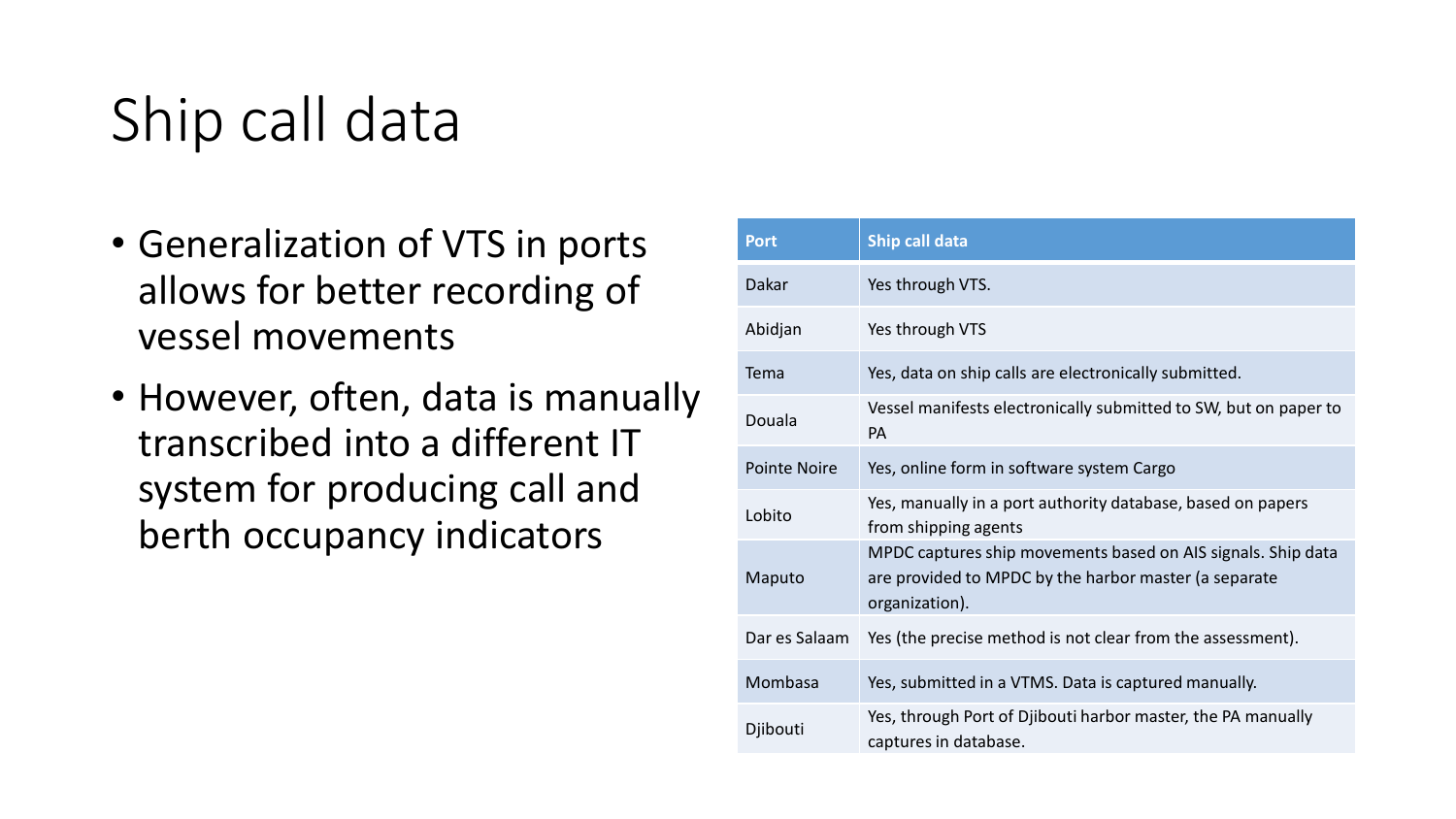### Cargo data

- Most port authorities combine ship manifests (electronic or paper) and tally sheets (manual capture) for monitoring cargo movements
- Sometimes, information from third party terminals is challenging or not fully integrated
- Often statistics requires combining various unconnected databases, so requires manual work, which is prone to errors

| <b>Port</b>         | <b>Cargo movement data</b>                                                                                                                                                                           |
|---------------------|------------------------------------------------------------------------------------------------------------------------------------------------------------------------------------------------------|
| Dakar               | Manifest entered into ATLANTIS IT of the port authority                                                                                                                                              |
| Abidjan             | Manual capture of manifest                                                                                                                                                                           |
| Tema                | The port authority collects cargo movement data about its own terminal<br>operations and reconciles with ship manifests submitted to SW. The terminal<br>operator also provides cargo handling data. |
| Douala              | Cargo manifest data are provided to the Single Window by shipping line /<br>agents by EDI and forwarded to port authority. Container terminal also<br>provides IT data                               |
| <b>Pointe Noire</b> | PAPN receives electronic manifest from shipping agents and container data<br>from Congo Terminal IT                                                                                                  |
| Lobito              | Manual, based on mix of manifest and tally sheets                                                                                                                                                    |
| Maputo              | The cargo manifests obtained through the customs single window. Third<br>party terminal operators also provide cargo handling data on a monthly basis                                                |
| Dar es Salaam       | Manifest received through Customs IT. The container terminal provides data<br>on print out. Additional information captured from tally sheets                                                        |
| Mombasa             | The ship manifest electronically sent by shipping lines to KPA IT. Additional<br>manual information from tally sheets                                                                                |
| Djibouti            | The line/shipping agent submits manifests and lists of loading and unloading<br>to the port authority. The container terminal provides limited cargo<br>movement data.                               |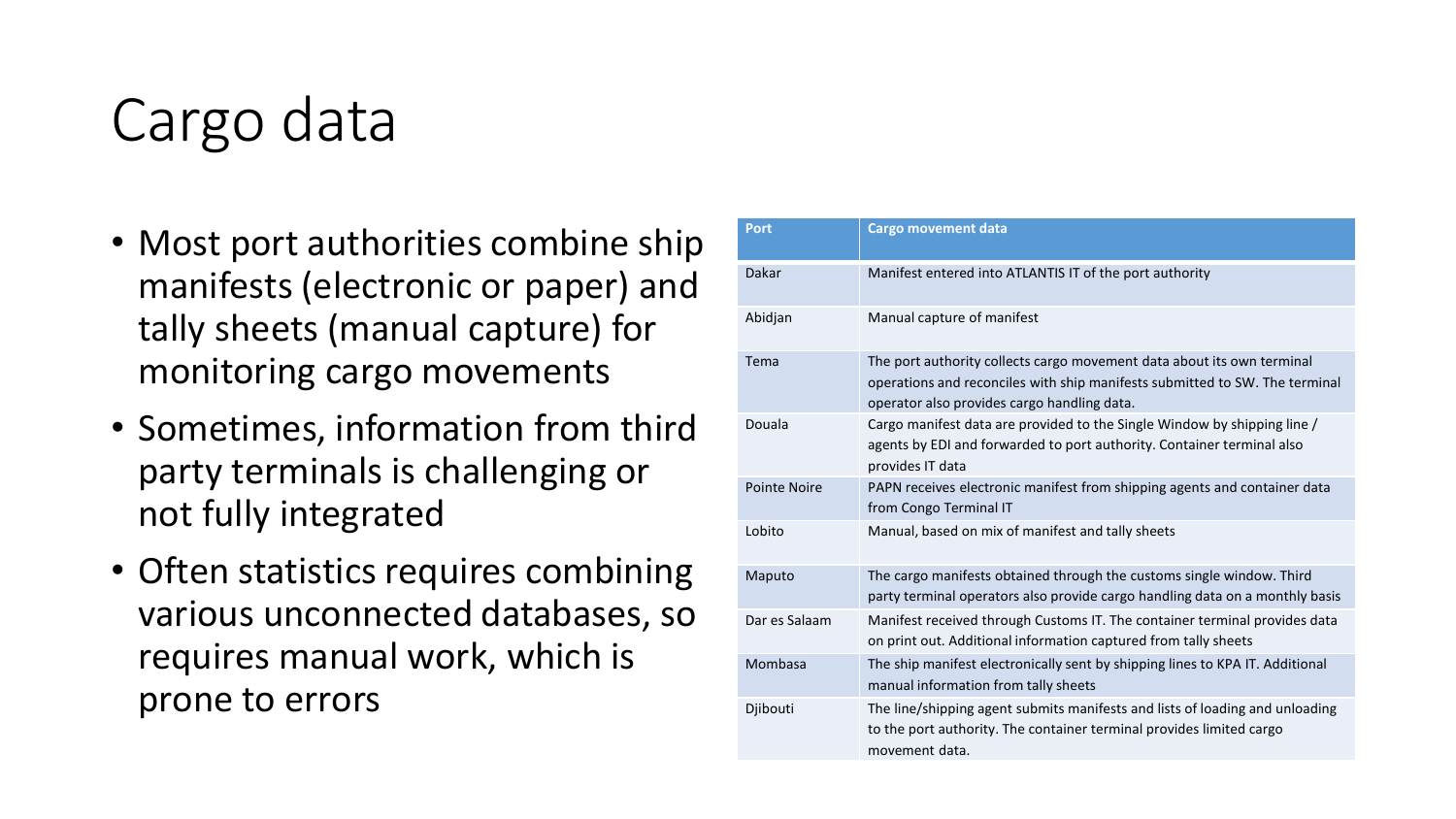### Findings: in some cases PPI collection difficulties for (container) terminals under concession

- Quality and scope of information depends on the degree of cooperation established between port authority and terminal operator.
- Often no contractual obligation to provide specific PPIs through a specific method (i.e. electronically).

| <b>Port</b>            | <b>Relation port authority with container TOC</b>                                                                                                                                                                                                                                                       |
|------------------------|---------------------------------------------------------------------------------------------------------------------------------------------------------------------------------------------------------------------------------------------------------------------------------------------------------|
| <b>Dakar</b>           | Terminal productivity measured by the operator but not structurally shared. Ship<br>performance calculated by PAD using VTS data for calls                                                                                                                                                              |
| Abidjan                | Container terminal productivity reports are available in excel format monthly<br>based on obligation, productivity norms are established                                                                                                                                                                |
| Tema                   | GPHA requests operational data from TOC (contractual obligation seems<br>limited). Data such as dwell time is not provided by TOC on a structural basis.<br>Terminal software (NAVIS) is not EDI linked with GPHA.                                                                                      |
| Douala                 | Not clear                                                                                                                                                                                                                                                                                               |
| Pointe<br><b>Noire</b> | The terminal sends a monthly statistical bulletin, based on specification in the<br>concession contract, that includes terminal throughput and ship calls per<br>shipping line, waiting time at anchorage, dwell time and equipment status.                                                             |
| Lobito                 | No concession with third party operator                                                                                                                                                                                                                                                                 |
| Maputo                 | The Landlord (CFM) has granted a master concession to MPHC without<br>performance clauses/data provision clauses in this contract. MPHC has sub-<br>concessionaires that provide monthly operational performance data. The<br>container terminal sub-concessionaire does not provide productivity data. |
| Dar es<br>Salaam       | Data is submitted to TPA in hardcopy, and is manually processed by TPA.                                                                                                                                                                                                                                 |
| Mombasa                | No concession with third party operator                                                                                                                                                                                                                                                                 |
| Djibouti               | Systems are not fully integrated, despite common shareholding                                                                                                                                                                                                                                           |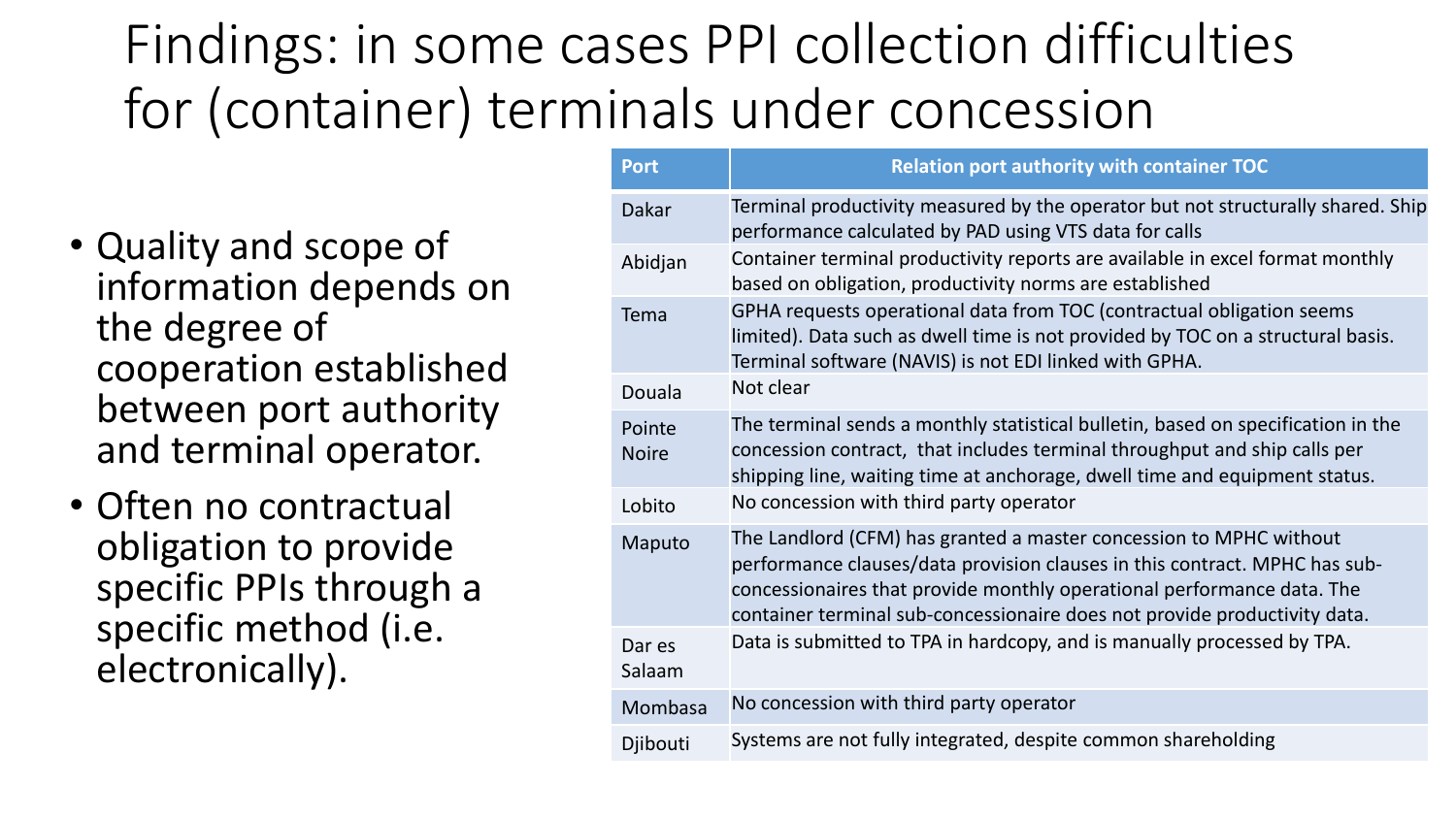### Findings: fragmented port IT

- Many ports have developed IT systems for operations, which provide a basis for productivity analysis
- Port IT differs a lot between ports:
	- Some ports work have fragmented systems
	- Other have integrated systems
- In all ports, projects towards between integration are planned or ongoing, but statistics are not the primary motive
- In some cases there are problems with outsourced IT systems due to lacking skills and limited service from software providers.

| <b>Port</b>      | Port IT                                                                                                                                     | <b>Terminal IT</b> |
|------------------|---------------------------------------------------------------------------------------------------------------------------------------------|--------------------|
| <b>Dakar</b>     | ATLANTIS, tailor made software                                                                                                              | <b>Navis</b>       |
| Abidjan          | Soget SIP, for PAA, administrative tool with data<br>of vessels calls, cargo traffic (at different<br>terminals), invoicing and statistics. |                    |
| Tema             | Jade Master Terminal Operation System will go<br>on live end of 2016 and will replace PORTSTAT                                              | <b>Navis</b>       |
| Douala           | No integrated IT system                                                                                                                     | Oscar              |
|                  | Pointe Noire Cargo (software program)                                                                                                       | Oscar              |
| Lobito           | Oxygen, problematic relation with software<br>provider limits value of the IT                                                               |                    |
| Maputo           | WMS, focused on weighting the volumes<br>through weighbridges                                                                               | Zodiac system      |
| Dar es<br>Salaam | HarbourView+ (VTS) and Cargo System                                                                                                         | nGen               |
| Mombasa          | Various applications                                                                                                                        | <b>KWATOS</b>      |
| Djibouti         | Various applications                                                                                                                        | <b>Navis</b>       |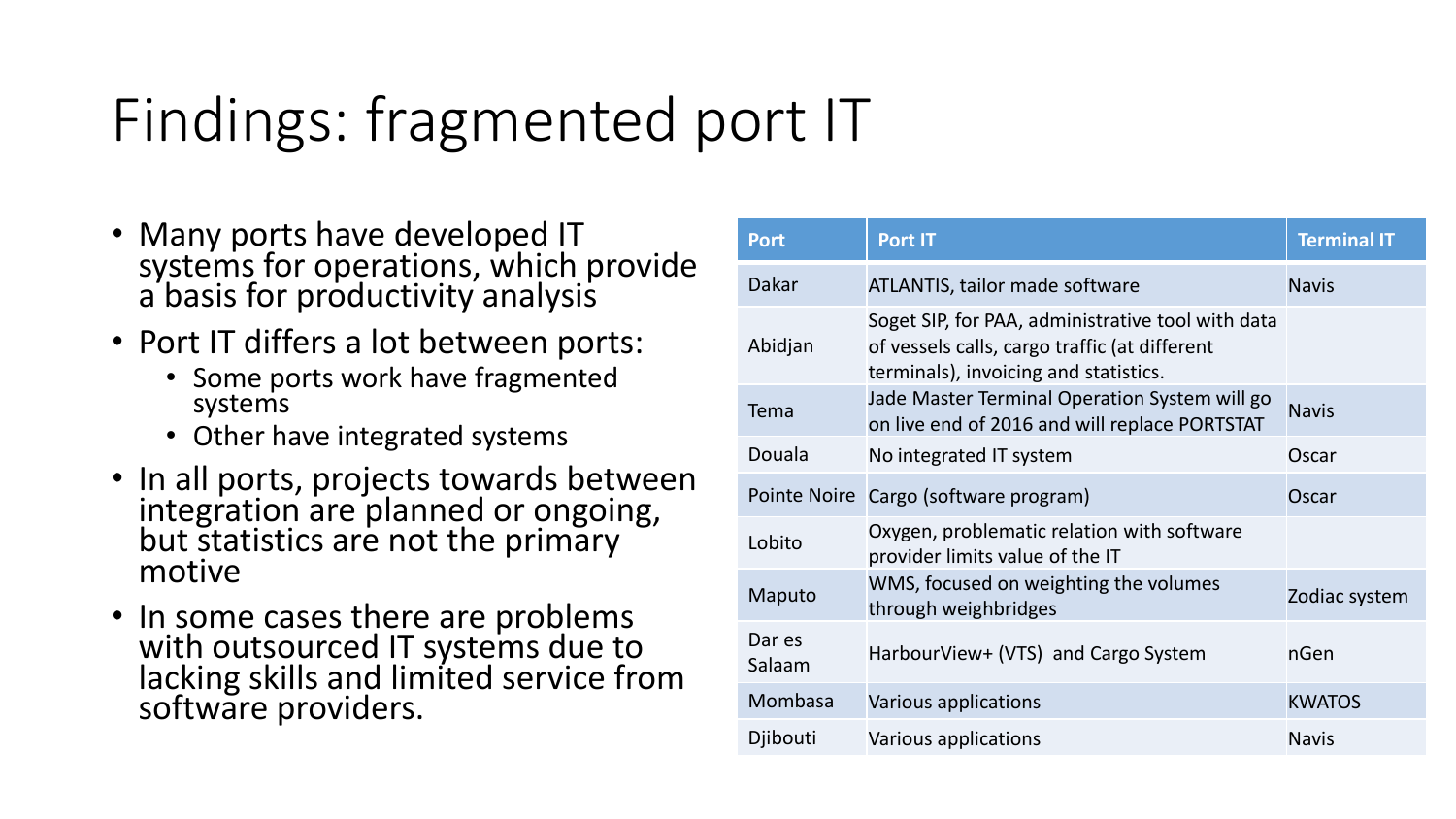### Findings: PPIs are rarely management priority

- The port authorities often do not have a 'performance management culture', especially not when terminal operations are outsourced.
- As a consequence, PPIs are generally not regarded as necessary to develop and monitor corporate/port development strategies.
- This explains the limited attention and resources (both IT and staff) for collecting PPIs.
- This also explains the long period (several months) it takes before data is processed and PPIs are made available
- The overview of PPIs publicly available shows PPIs are not often collected to inform stakeholders.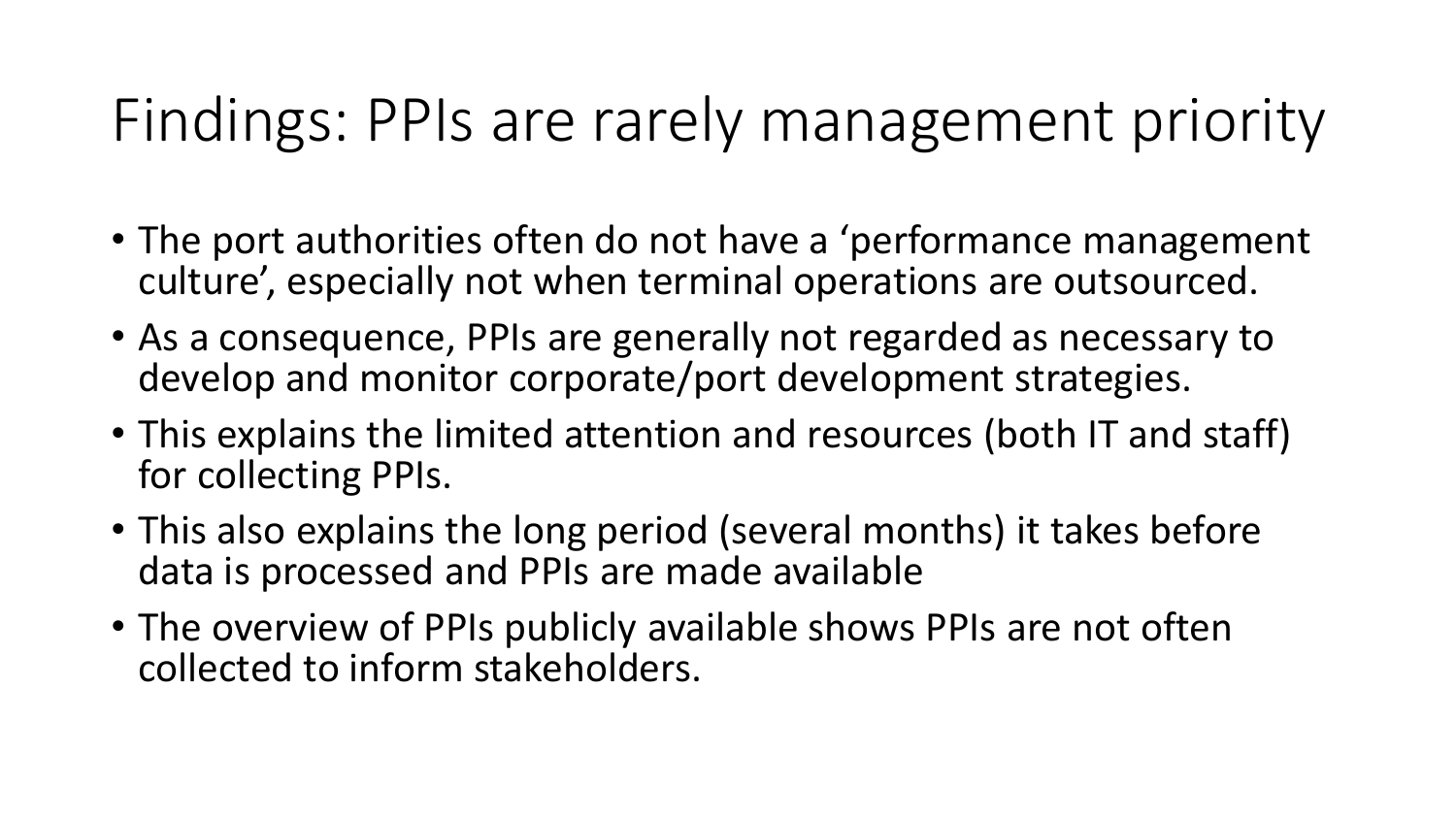# Highlights of PPIs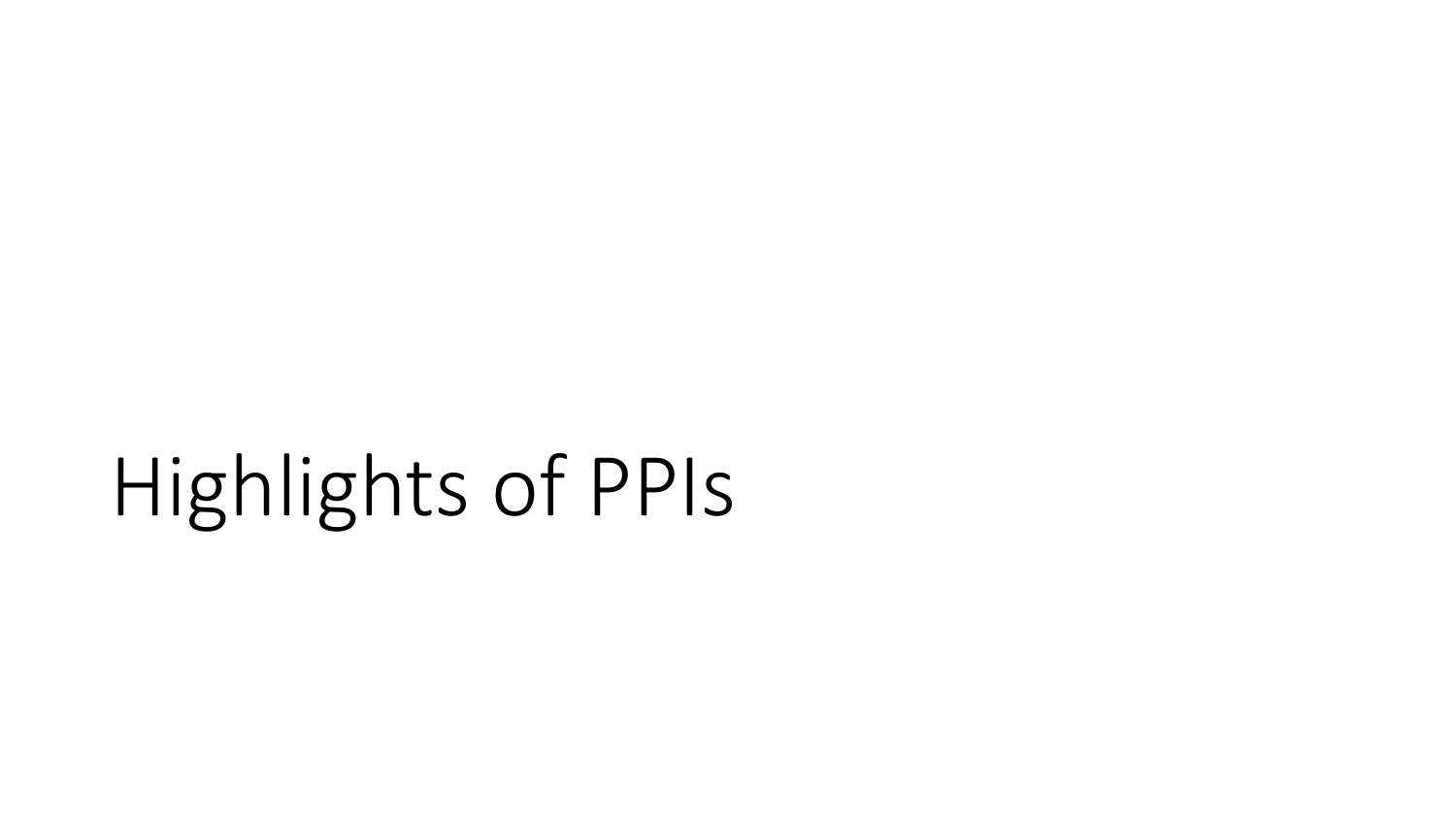### Traffic: vessel calls

- The total number of calls can be ambiguous: in several ports, it can include local traffic (such as dhows in Dar es Salaam), non commercial calls, fishing activities, etc.
- For container calls, ports consider either:
	- Vessels calling at the container terminals
		- But in many ports, containers can be handled outside the terminal (Dar es Salaam, Tema, Dakar, Djibouti)
	- Or vessels classified as containerships
		- But this can also be restrictive (i.e. excluding roro ships carrying containers)

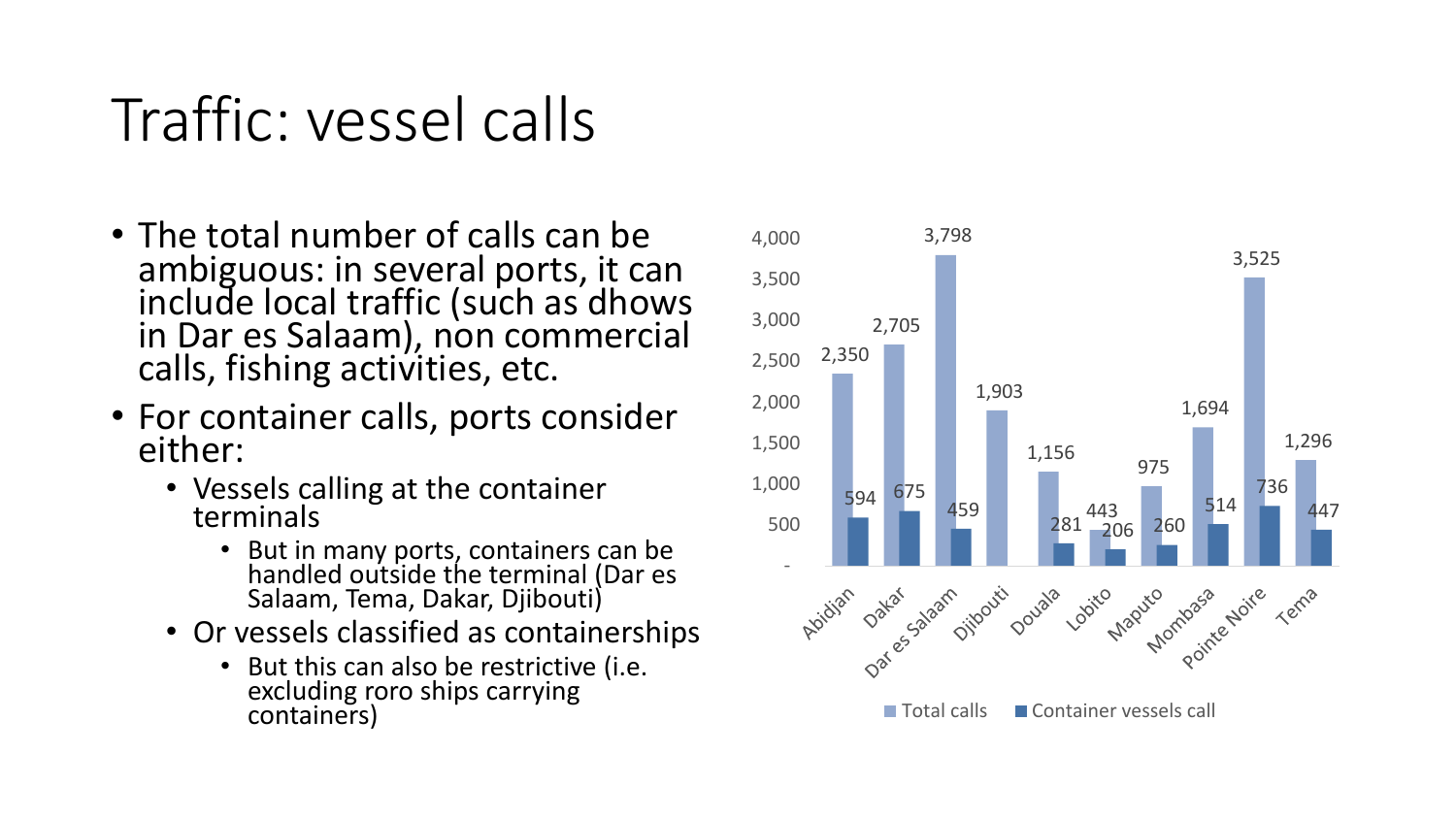### Containerized traffic

- Pointe-Noire, Djibouti and Tema have high proportion of container traffic relative to total traffic, and notably transshipment
- Other ports have a more balanced traffic between liquid bulks, dry bulks and general cargo
- Maputo is handles a far higher proportion of bulk, with a proportionally limited container traffic

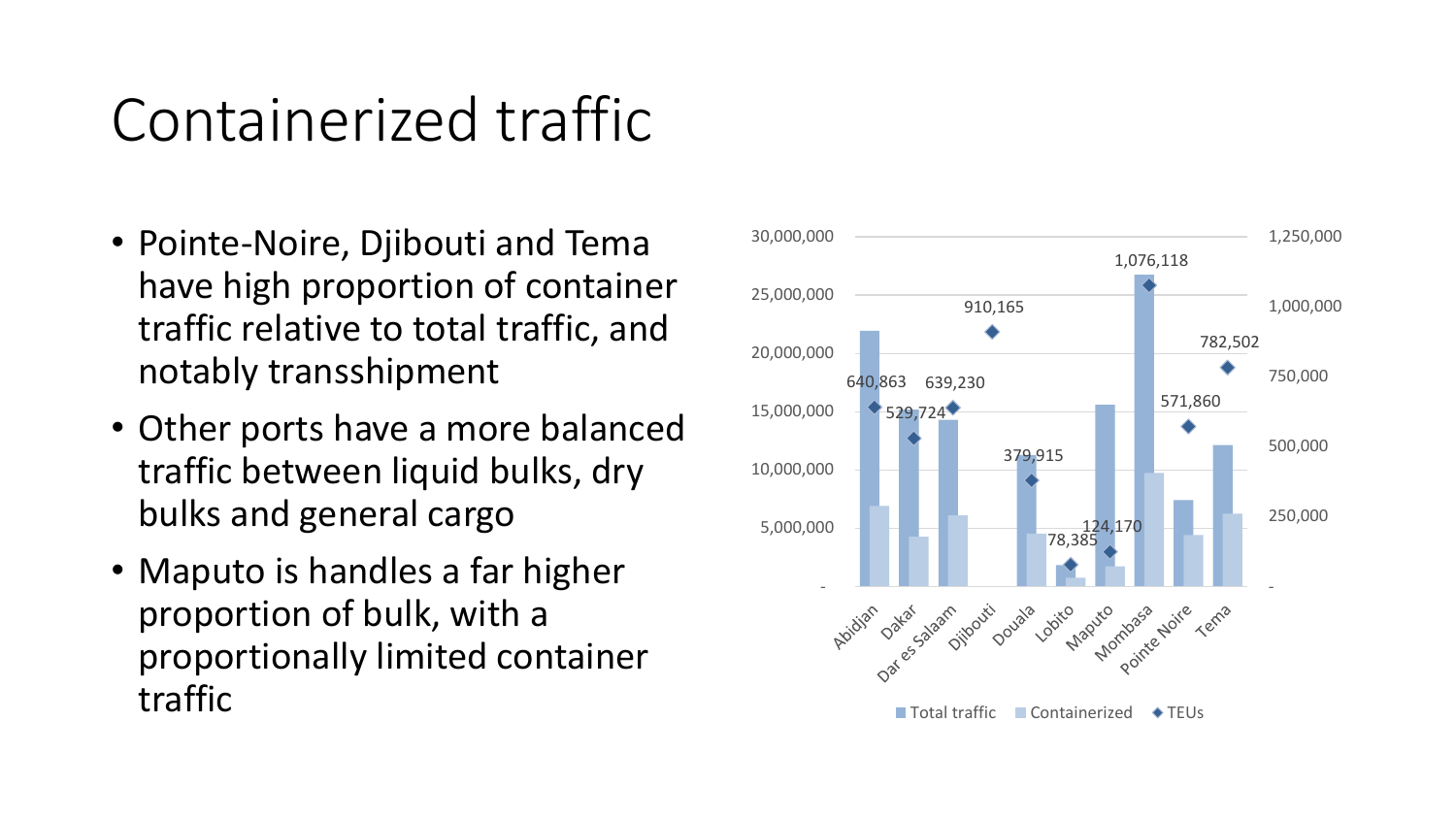### Congestion and berthing delays at container terminals

- Productivity indicators are less frequently monitored
- The most widely available indicator is the berth occupancy, available at berth or terminal level
- When ship turnaround time is available, the combination of the two confirms that pre-berthing delays increase with occupancy rate, despite window berthing schemes

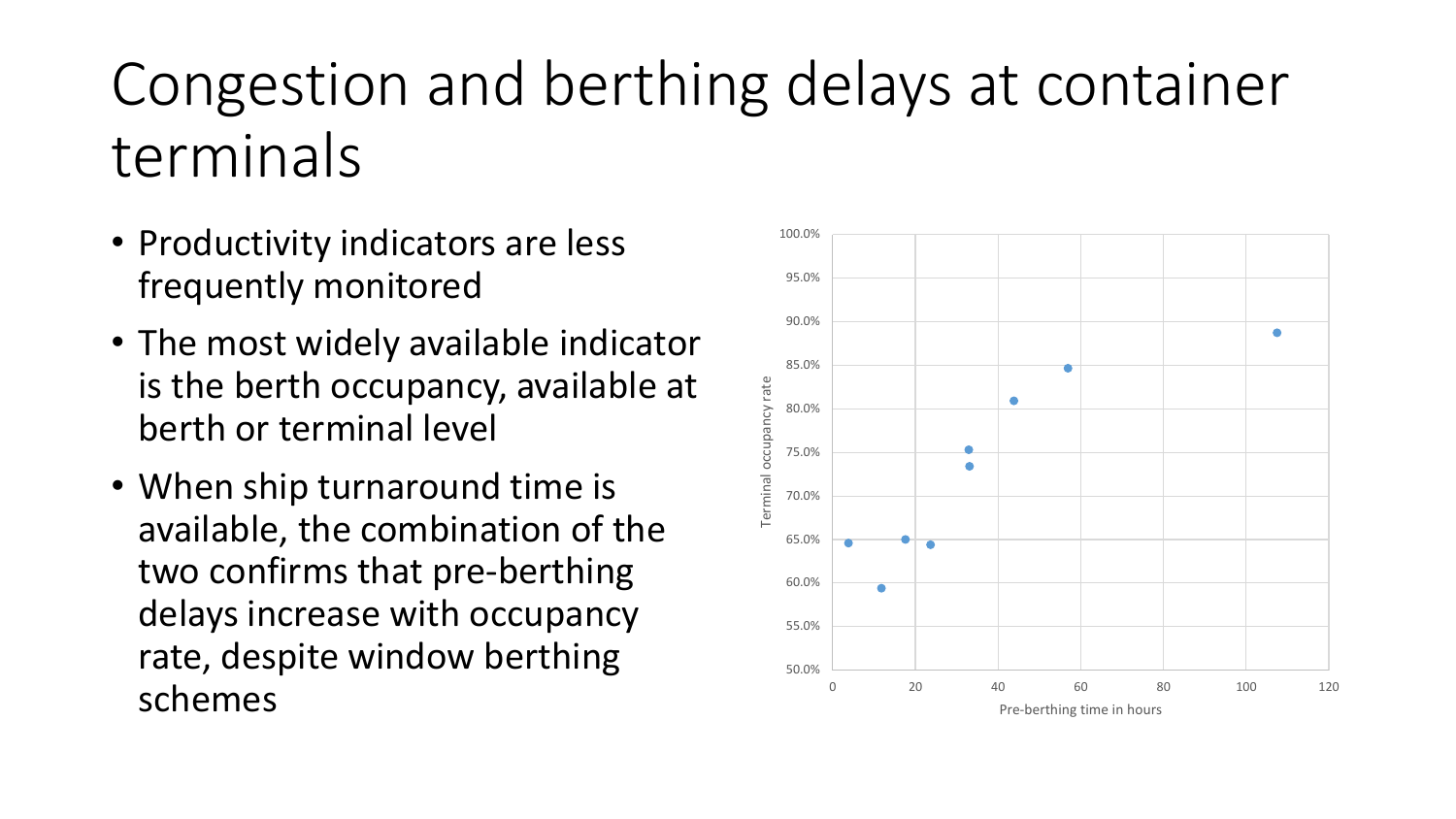### Container and handling productivity

#### **Higher call volumes should be conducive to better performances**



#### **But this does not fully show in the actual performances**

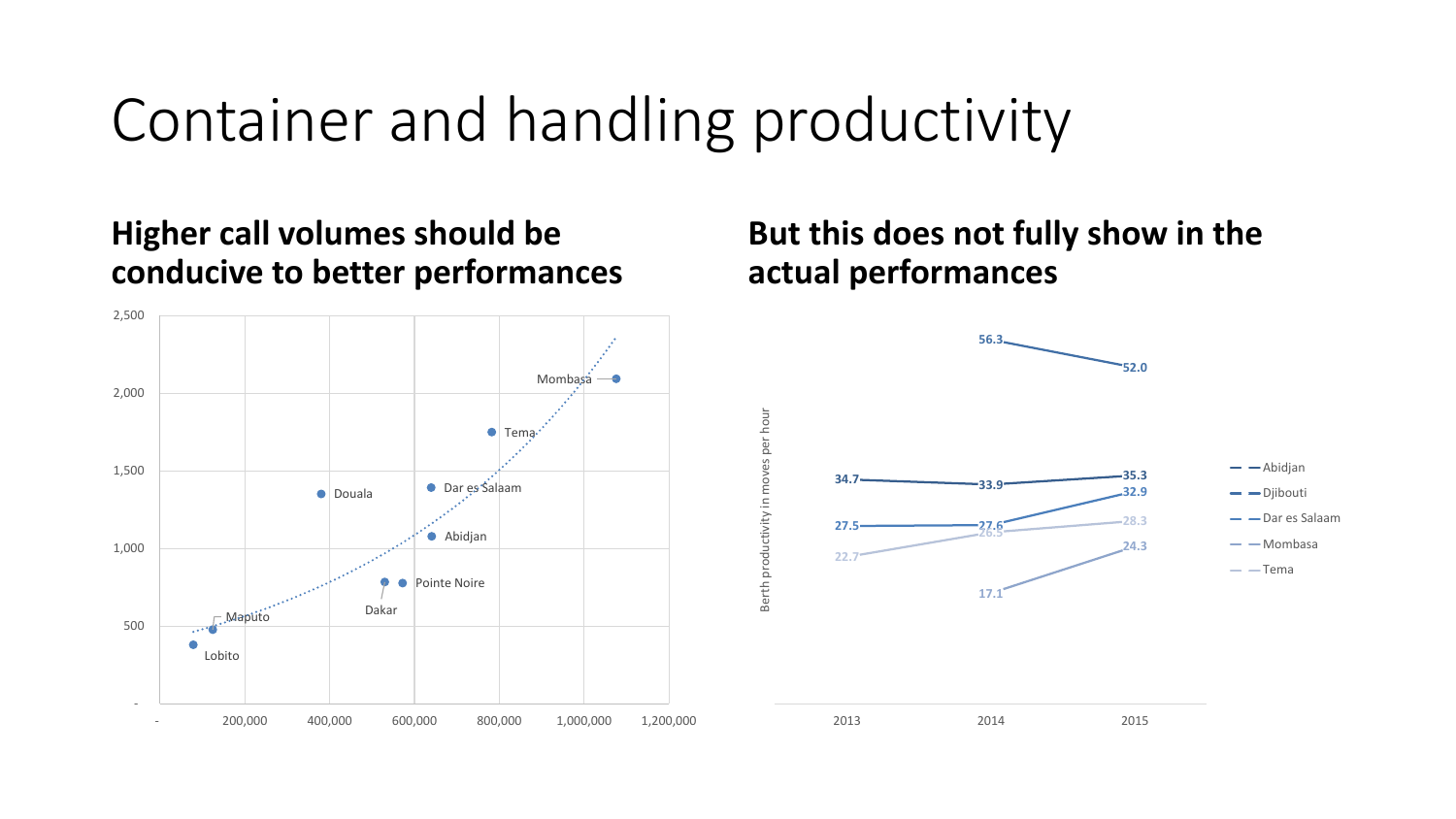## Recommendations and way forward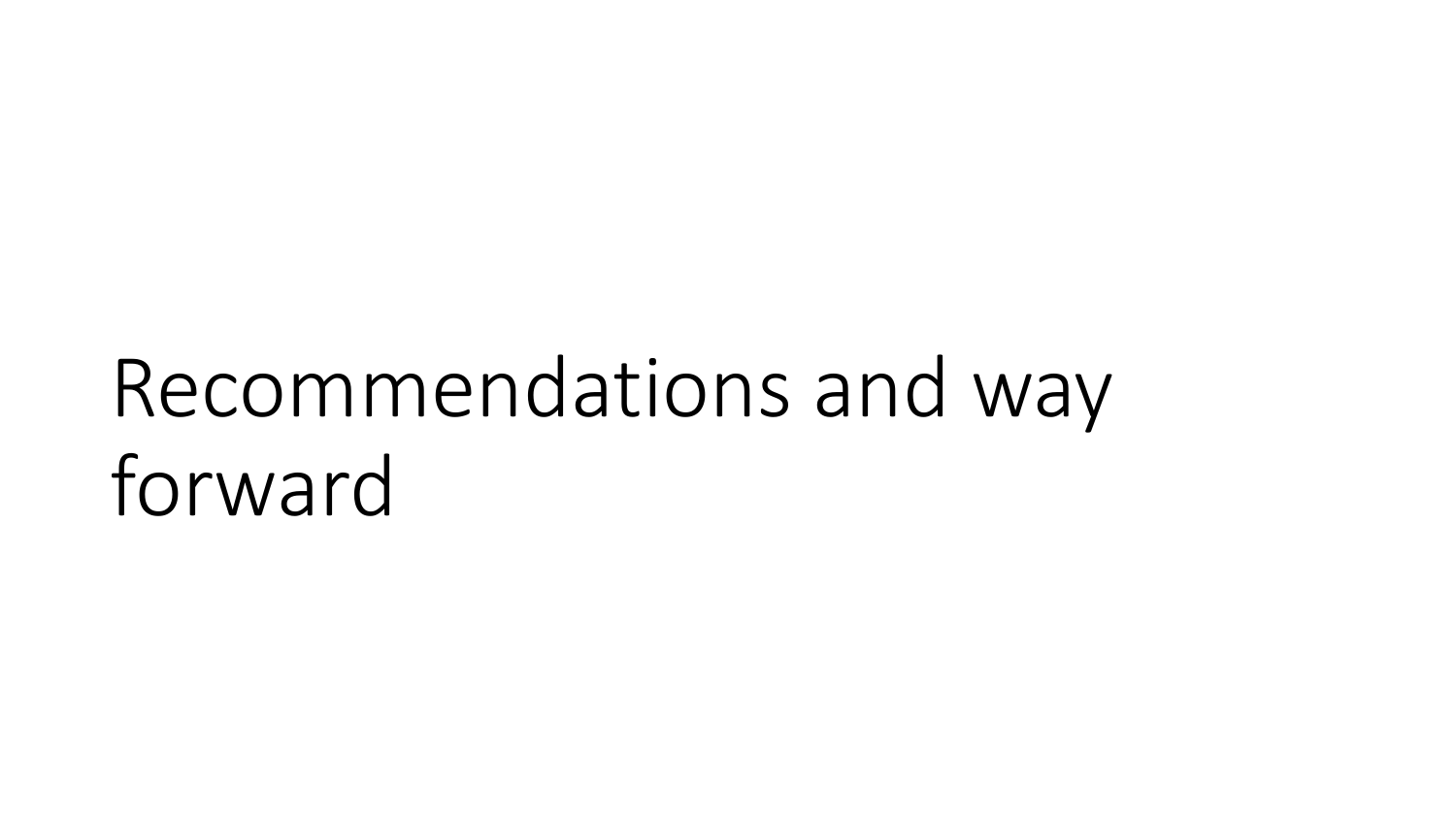### Requested input from associations & ports?

- Short term:
	- Facilitate the second round of data collection (Q2 2017) (including Lagos)
	- Reflect on set of recommendations:
		- Internal review IT / Corporate planning / marketing dept. to enhance current set of PPIs
		- Integration of data across terminals and functions (within existing IT systems)
		- Improve on dissemination and sharing (port community and wider audience through Internet)
		- Coordination and monitoring mechanisms port & Associations levels – to ensure collection/production/dissemination
	- Inspiration for other ports?
- Longer term:
	- Rethink next generation of IT systems for port operations and data integration
	- Partner with training organization to deliver the PPIs training
	- Sharing PPIs as global public goods:
		- Port community
		- Development partners
		- RECs and regional integration institutions
		- Corridor Management Institutions